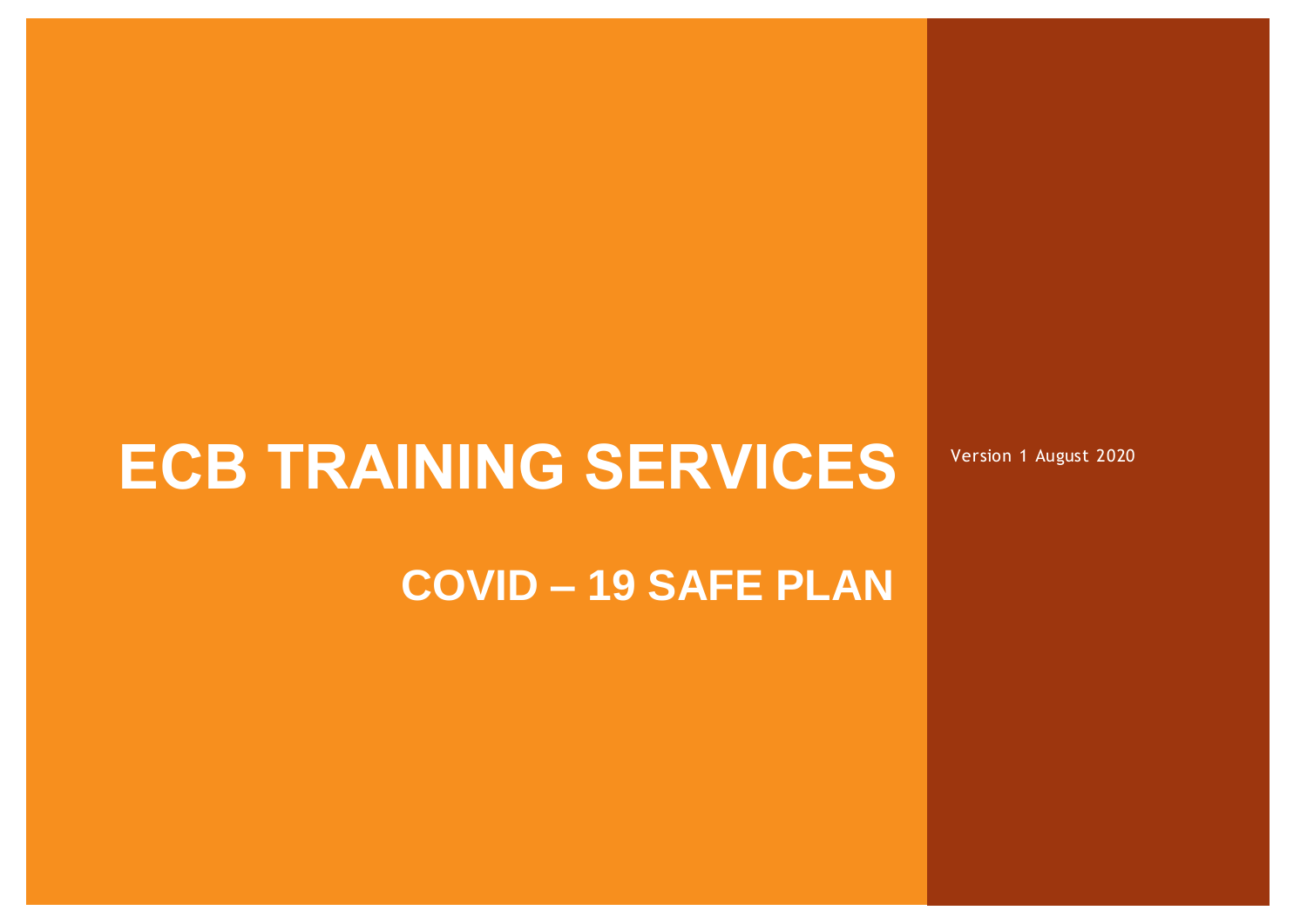| $^{\circ}$ RELATED RULE OR POLICY: | Occupational Health and Safety Policy |
|------------------------------------|---------------------------------------|
|                                    |                                       |

#### **1. PURPOSE**

This COVID19 Safe Plan sets out the procedures to be followed under the COVID-19 restrictions including processes to manage an actual or suspected COVID-19 case.

#### **2. SCOPE**

Applies to all staff, contractors and the following Institute sites

| <b>Campus</b> | Location                                  |  |
|---------------|-------------------------------------------|--|
| Altona North  | 580-598 Kororoit Creek Road, Altona North |  |
|               |                                           |  |
|               |                                           |  |
|               |                                           |  |
|               |                                           |  |
|               |                                           |  |
|               |                                           |  |
|               |                                           |  |

#### **3. PROCEDURES**

This plan outlines the following procedures

- 3.1 Permitted programs and activities
- 3.2 Permitted worker permits
- 3.3 Campus attendance records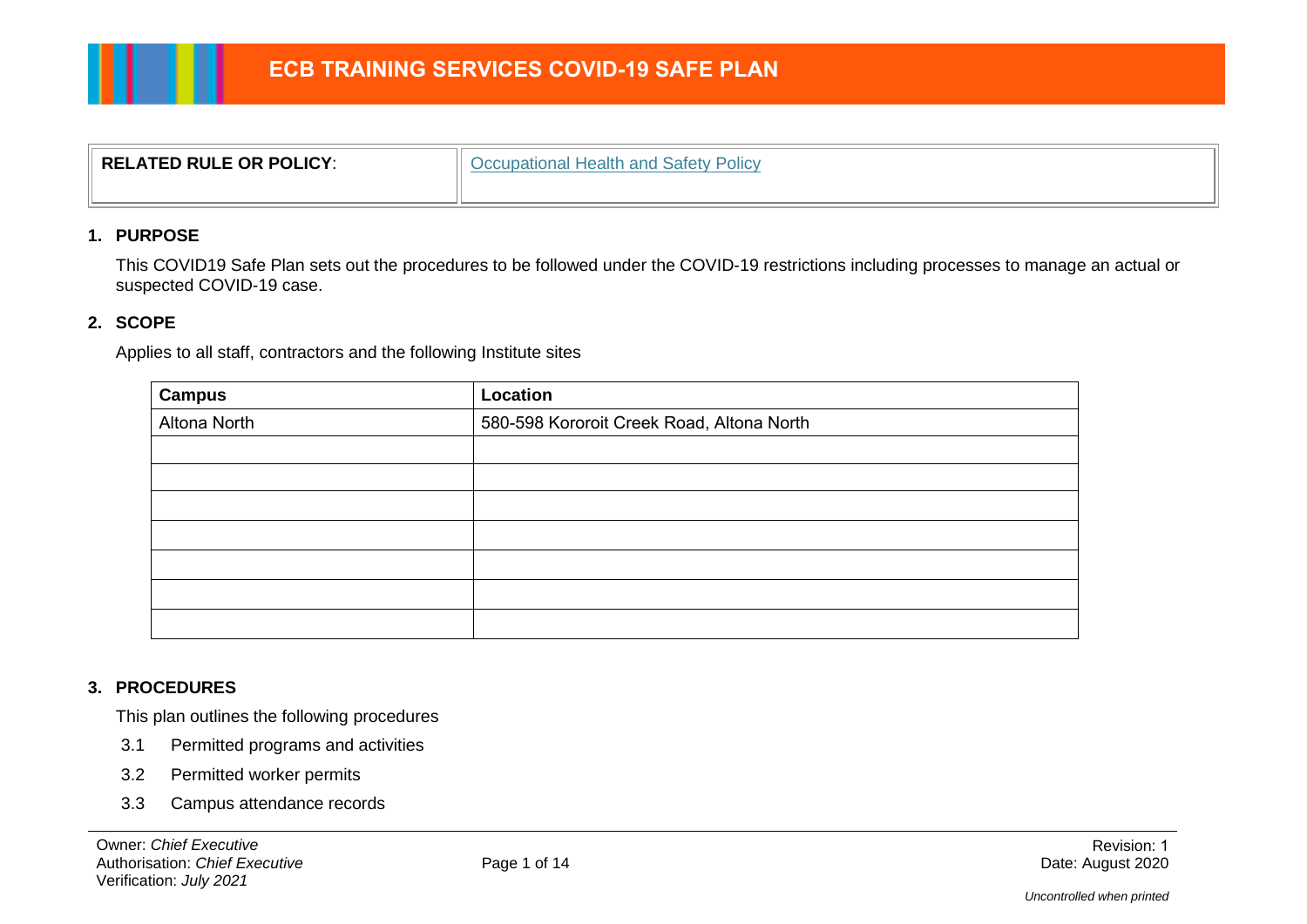- 3.4 Actions to prevent the introduction and spread of COVID-19 into our campuses
	- 3.4.1 Cleaning and hygiene
	- 3.4.2 Physical distancing and workplace attendance
- 3.5 Response to a suspected or actual case of COVID-19
	- 3.5.1 Staff member or student feels unwell when on campus
	- 3.5.2 Staff member or student is confirmed as having COVID-19
	- 3.5.3 COVID-19 first aid isolation rooms
	- 3.5.4 On campus deep cleaning
	- 3.5.5 Close contacts and contact tracing
- 3.6 Critical Incident Management Plan and Business Continuity Plans

### **Procedure / Action Accountability**

| 3.1             | <b>PERMITTED PROGRAMS AND ACTIVITIES</b>                                                                                                                                                                                          |                                |
|-----------------|-----------------------------------------------------------------------------------------------------------------------------------------------------------------------------------------------------------------------------------|--------------------------------|
| a)              | Under Stage 4 restrictions the following applies                                                                                                                                                                                  | All staff                      |
|                 | All staff that can work from home must work from home                                                                                                                                                                             |                                |
|                 | Only permitted staff will be permitted on campus to deliver programs or services in accordance with the<br>Stage 4 (Victoria) restrictions as outlined in 3.1(b)                                                                  |                                |
|                 | Records will be maintained and updated for all staff, students, visitors, contractors and volunteers that<br>attend ECB premises on any given day as outlined in 3.3                                                              |                                |
|                 | Staff are not permitted to work across multiple campuses                                                                                                                                                                          |                                |
|                 | All staff, students, visitors, contractors and volunteers must comply with the maintaining safety on campus<br>processes outlined in this plan.                                                                                   |                                |
| b)<br><b>or</b> | For teaching staff, all programs are to be remotely delivered with the following caveat, Qualifications/UOC/VOC<br>credentials serving the following occupations and activities are permitted to be delivered on-site, only where | Teaching staff and<br>students |

Revision: V1 Date: August 2020

*Uncontrolled when printed*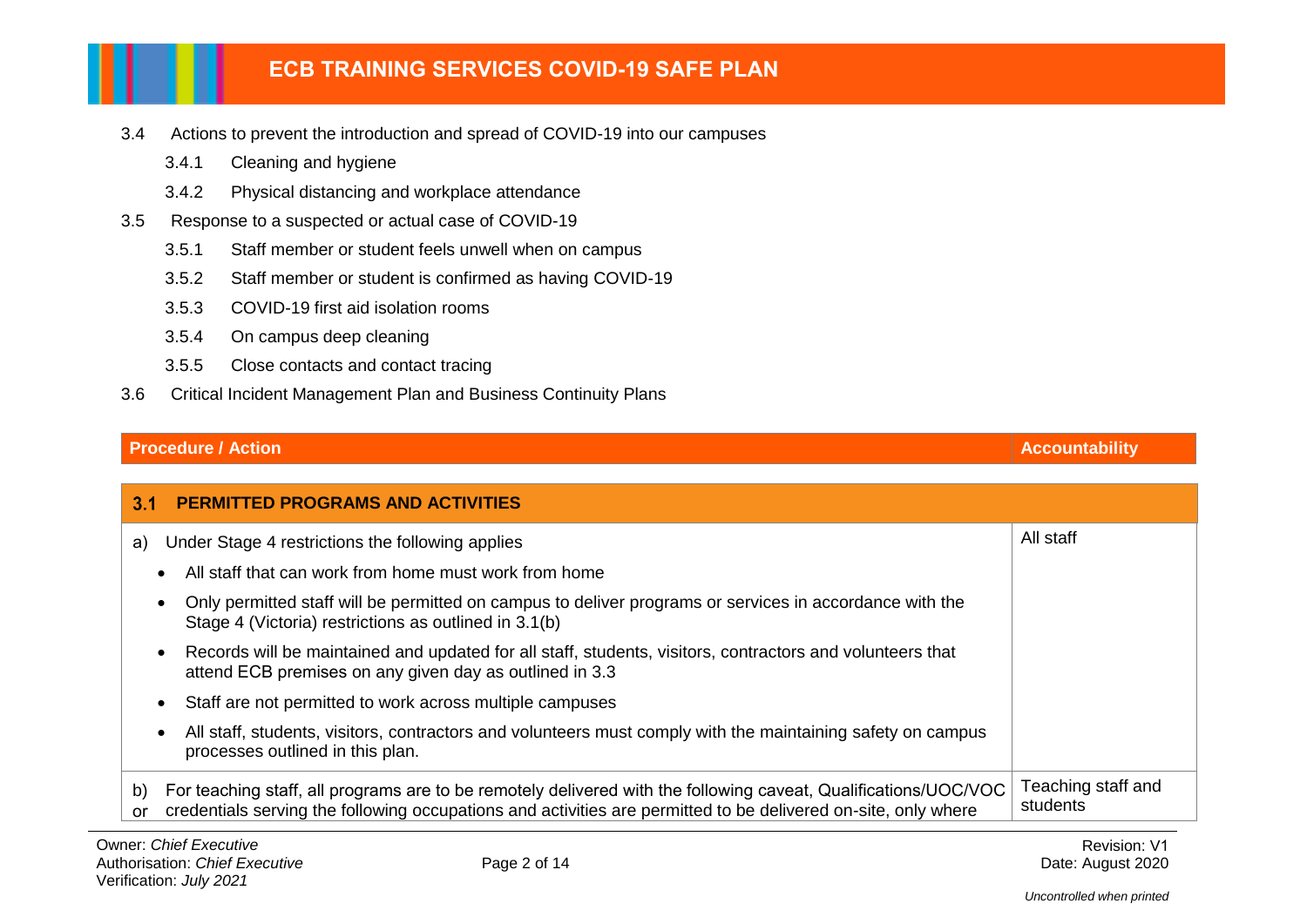| 3.1<br><b>PERMITTED PROGRAMS AND ACTIVITIES</b>                                                                                                                                                                                                                                 |                    |
|---------------------------------------------------------------------------------------------------------------------------------------------------------------------------------------------------------------------------------------------------------------------------------|--------------------|
| remote delivery is not possible:<br>assessment for safe working practice and infection<br>control                                                                                                                                                                               |                    |
| students in approved construction                                                                                                                                                                                                                                               |                    |
| clinical health and biomedical science                                                                                                                                                                                                                                          |                    |
| commercial cleaning                                                                                                                                                                                                                                                             |                    |
| aged and disability care                                                                                                                                                                                                                                                        |                    |
| mandatory assessments for units/VOCS.                                                                                                                                                                                                                                           |                    |
| Attendance on-site for non-teaching staff will be permitted where the purpose is to:<br>C)                                                                                                                                                                                      | Non-teaching staff |
| maintain and continue medical and other research that requires on-site attendance<br>conduct cleaning, essential maintenance (including facilities, eg equipment and IT) and provide<br>٠<br>security<br>provide practical student support, where this cannot be done remotely. |                    |

# **PERMITTED WORKER PERMITS**

| a) A staff member that is required to attend ECB premises for a permitted activity, and cannot work from home to<br>undertake that activity will be issued with a Permitted Worker Permit in the format prescribed by the Department<br>of Justice. | Permitted staff<br>members |
|-----------------------------------------------------------------------------------------------------------------------------------------------------------------------------------------------------------------------------------------------------|----------------------------|
| b) The CEO of all of their staff who will be required to attend campus during the Stage 4 restriction period, by<br>completing a Permitted Worker Permit for each staff member and forwarding the Permit to Human Resources.                        | CEO                        |
| c) The CEO will review the Permit and arrange for the Director to sign the permit as the Employer Representative.                                                                                                                                   |                            |
| d) The signed permit, and a copy of this COVID-19 Safe Plan, will be emailed to the staff member, who must either<br>print it off and sign it, or digitally sign it. A scanned signed copy must be returned to the CEO.                             |                            |
|                                                                                                                                                                                                                                                     |                            |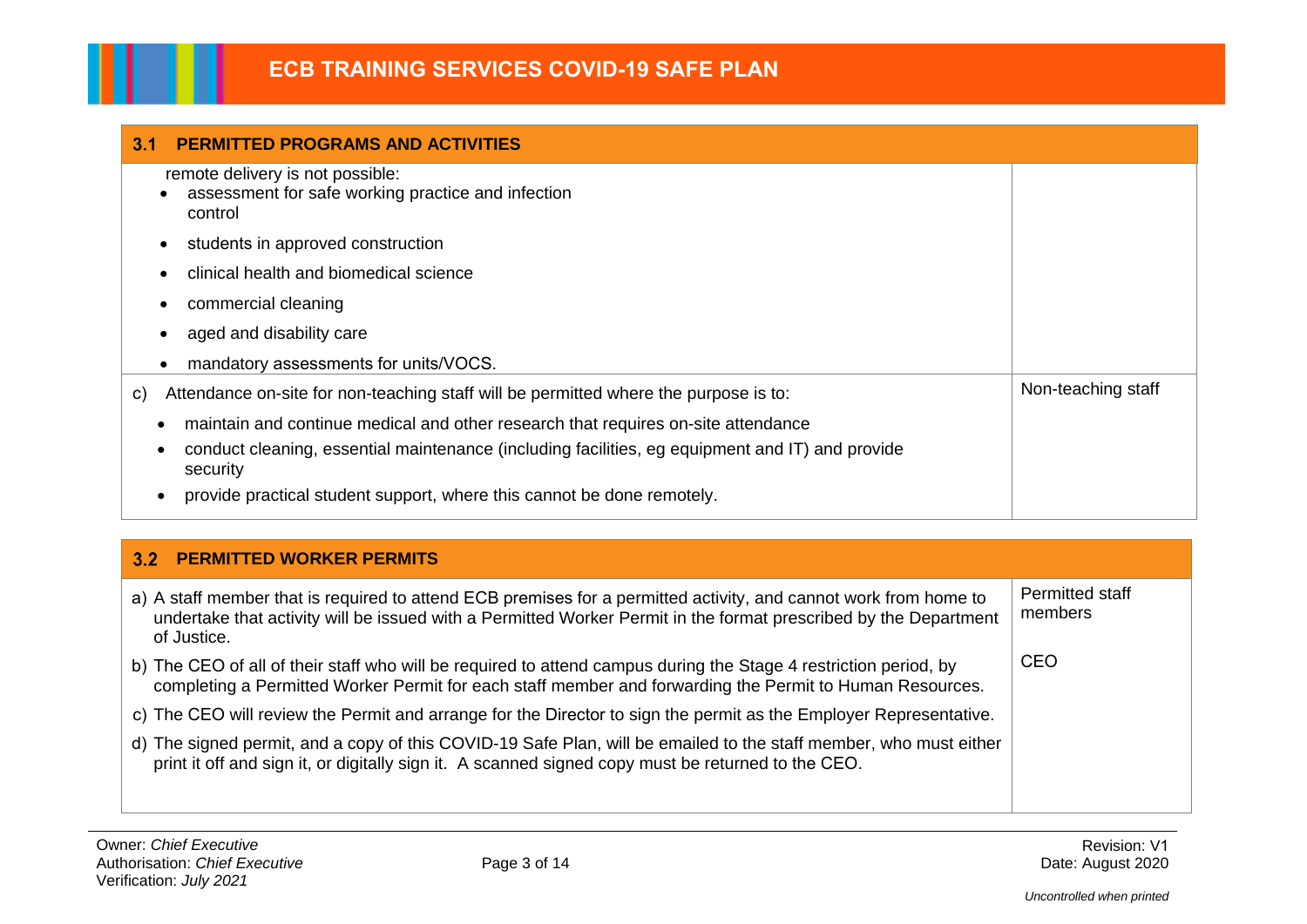#### **PERMITTED WORKER PERMITS**

The staff member must keep a copy of the signed permit with them at all times when travelling to and from Institute campuses, and when on campus.

e) All staff issued with a Permitted Worker Permit must be provided with the COVID-19 Safe Plan.

| 3.3<br><b>CAMPUS ATTENDANCE RECORDS</b>                                                                                                                                                                                                                                                                                                                                                                                                                                                                                                                                         |                                                  |
|---------------------------------------------------------------------------------------------------------------------------------------------------------------------------------------------------------------------------------------------------------------------------------------------------------------------------------------------------------------------------------------------------------------------------------------------------------------------------------------------------------------------------------------------------------------------------------|--------------------------------------------------|
| a) All contractors, visitors and volunteers attending campus must<br>register with the Institute's admin team on that campus or site<br>$\bullet$<br>have the following details recorded in the Campus Attendance Register<br>Date<br>$\bigcirc$<br>Name<br>$\bigcirc$<br>Mobile<br>$\cap$<br>Check in and check out times<br>$\cap$<br>Relationship to the Institute<br>$\circ$<br>Campus and areas to be visited (buildings, floors, rooms).<br>$\circ$                                                                                                                       | Contractors, visitors<br>and volunteers<br>Admin |
| b) All staff members permitted to attend campus and issued with a Permitted Worker Permit, must register with the<br>CEO on each day when they attend. The following details must be recorded in the Covid-workplace-attendance<br>register<br>Date<br>Name<br>Mobile<br>Check in and check out times<br>Campus and rooms to be attended<br>Confirmation that they have a Permitted Worker Permit.<br>The completed register must be sent to the CEO by 10am each day for the previous day. Staff without a<br>Permitted Worker permit are not authorised to attend ECB campus. | <b>Permitted Staff</b><br><b>CEO</b>             |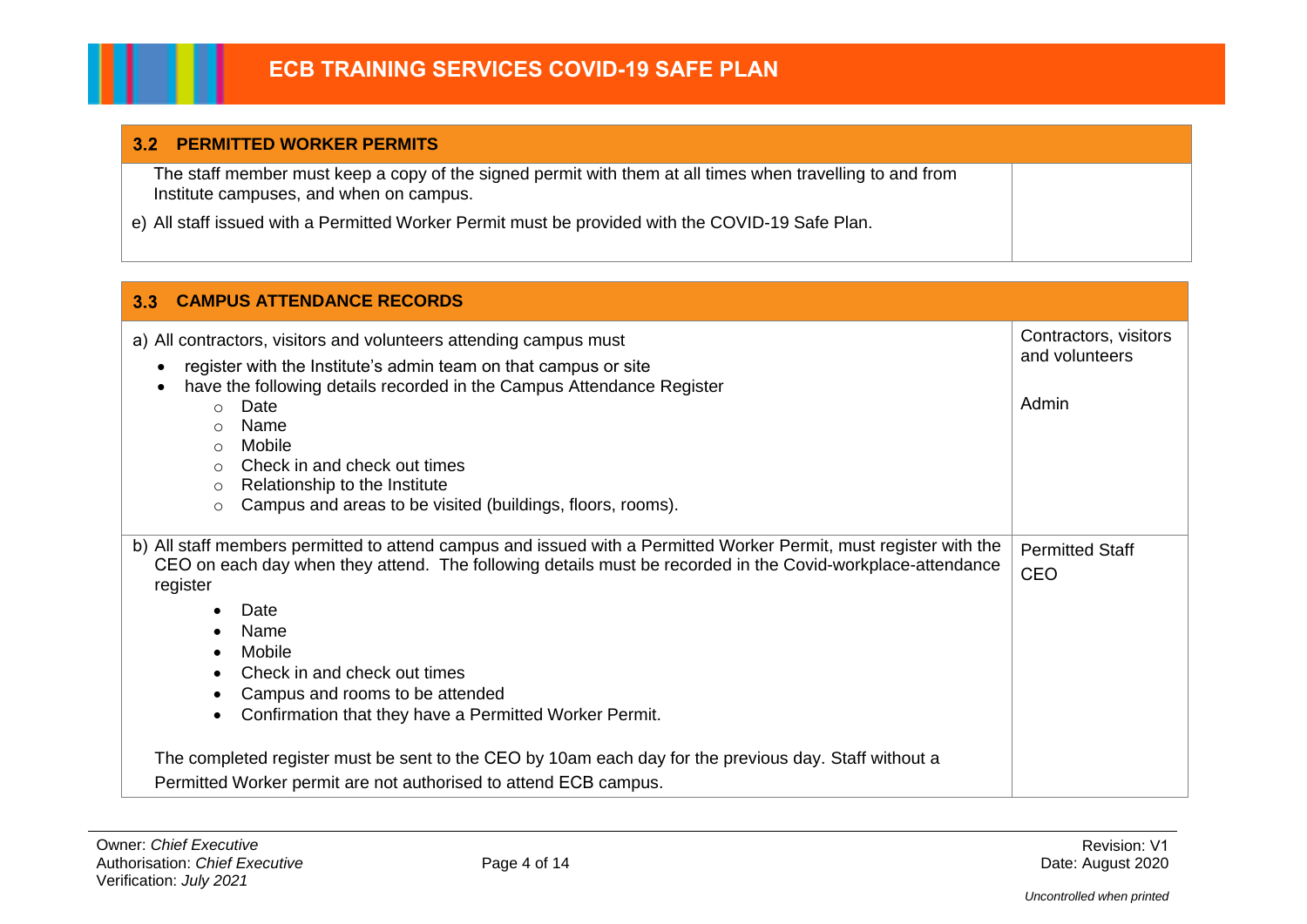| <b>CAMPUS ATTENDANCE RECORDS</b><br>3.3 <sub>1</sub>                                                                                                                                                                                                                              |                 |
|-----------------------------------------------------------------------------------------------------------------------------------------------------------------------------------------------------------------------------------------------------------------------------------|-----------------|
| c) All students attending ECB campus for permitted programs and activities outlined in 3.2 will have their<br>attendance recorded by the teacher who is conducting the permitted program on commencement of each class.                                                           | <b>Students</b> |
| A Campus Attendance Register must be maintained by each department conducting a permitted activity and<br>details must include<br>Date<br>$\bullet$<br>Name<br>$\bullet$<br>Mobile<br>$\bullet$<br>Check in and check out times<br>Student ID<br>Campus and rooms to be attended. | <b>CEO</b>      |

Ш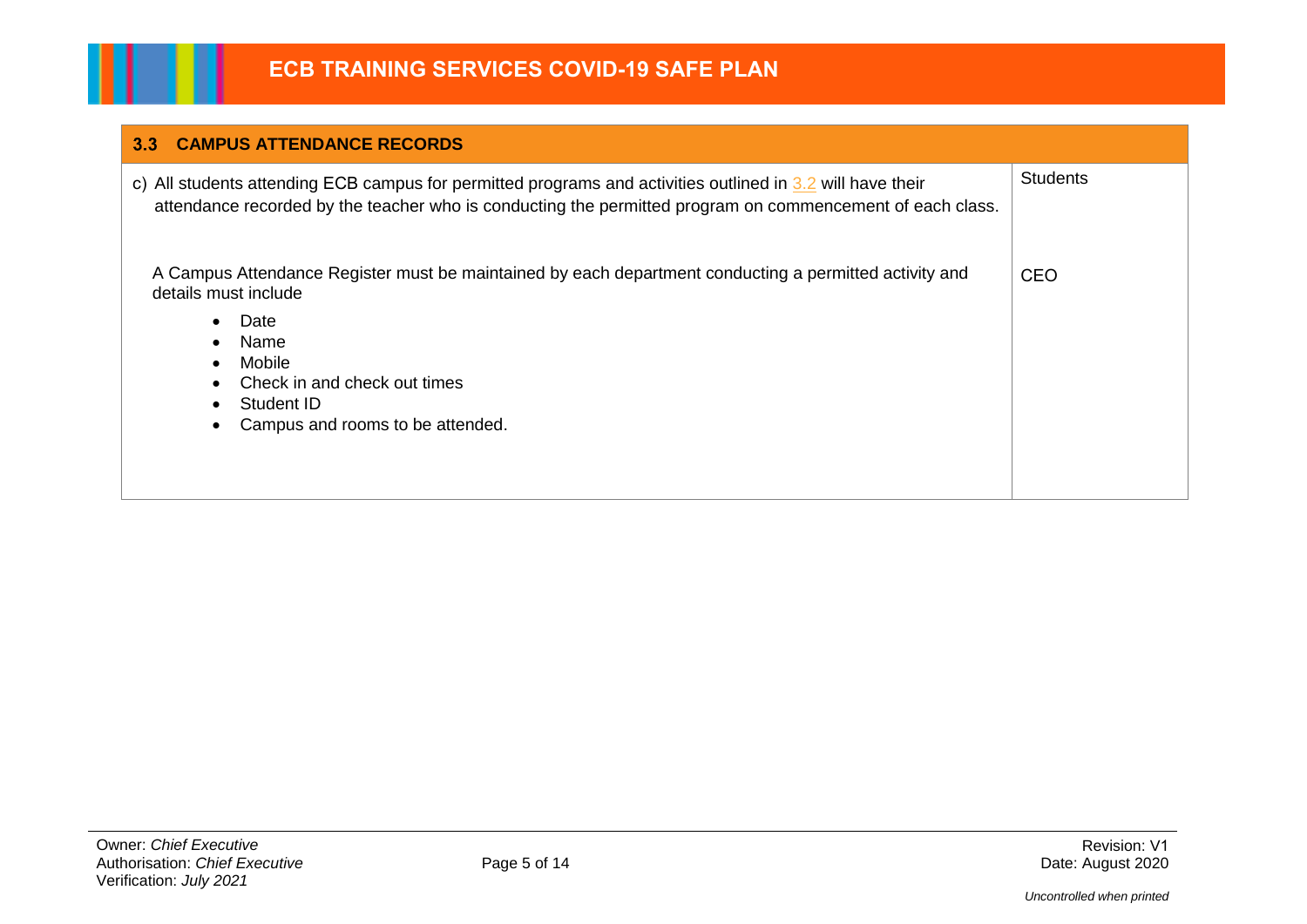| 3.4<br><b>ACTIONS TO PREVENT THE INTRODUCTION OF COVID-19 INTO OUR CAMPUSES</b>                                                                                                                                                                                                                                                                                        |                     |
|------------------------------------------------------------------------------------------------------------------------------------------------------------------------------------------------------------------------------------------------------------------------------------------------------------------------------------------------------------------------|---------------------|
| 3.4.1 Cleaning and Hygiene                                                                                                                                                                                                                                                                                                                                             |                     |
| a) CEO and Director are required to undertake a risk assessment for all workspaces, classrooms and shared<br>spaces under their control and complete a Safety Risk Assessment form for all classrooms and enclosed working<br>spaces to be utilised for permitted programs and activities. As a minimum the following risk mitigation strategies<br>should be included | <b>CEO/Director</b> |
| • There is least four square meters of enclosed work or learning space per person if they do attend campus                                                                                                                                                                                                                                                             |                     |
| There is adequate ventilation                                                                                                                                                                                                                                                                                                                                          |                     |
| All staff and students must wear a face covering and maintain a minimum distance of 1.5 meters from each<br>other where possible.                                                                                                                                                                                                                                      |                     |
| b) The CEO is responsible for cleaning and maintaining the hygiene of all Institute campuses. This includes                                                                                                                                                                                                                                                            |                     |
| • Undertaking a risk assessment of all common workspaces                                                                                                                                                                                                                                                                                                               |                     |
| Providing hand sanitisers, hand soap, paper towels and hand dryers in all Institute amenities<br>$\bullet$                                                                                                                                                                                                                                                             |                     |
| Increasing environmental cleaning for high use areas where required                                                                                                                                                                                                                                                                                                    |                     |
| Ensuring all high touch surfaces are cleaned and disinfected at least twice daily<br>$\bullet$                                                                                                                                                                                                                                                                         |                     |
| Arranging for the installation of screens or barriers for front facing counter staff where required (eg student<br>information counters and apprentice central)                                                                                                                                                                                                        |                     |
| Acquiring and distributing requested PPE including facemasks, gloves and hand sanitisers.                                                                                                                                                                                                                                                                              |                     |
|                                                                                                                                                                                                                                                                                                                                                                        |                     |
|                                                                                                                                                                                                                                                                                                                                                                        |                     |
|                                                                                                                                                                                                                                                                                                                                                                        |                     |
|                                                                                                                                                                                                                                                                                                                                                                        |                     |
|                                                                                                                                                                                                                                                                                                                                                                        |                     |
|                                                                                                                                                                                                                                                                                                                                                                        |                     |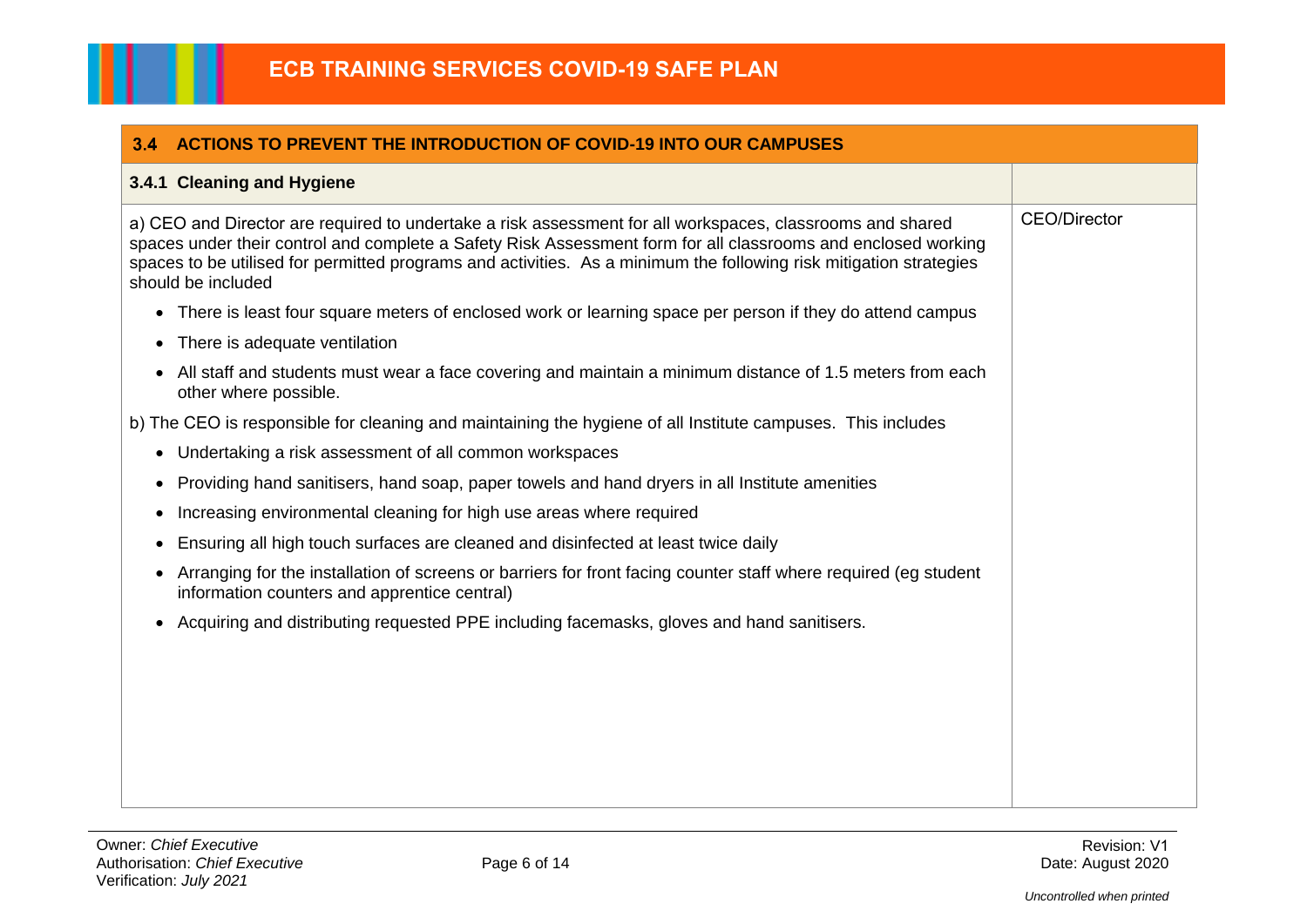| <b>ACTIONS TO PREVENT THE INTRODUCTION OF COVID-19 INTO OUR CAMPUSES</b><br>3.4                                                                                                                                                                  |                        |
|--------------------------------------------------------------------------------------------------------------------------------------------------------------------------------------------------------------------------------------------------|------------------------|
| 3.4.2 Physical distancing and workplace attendance                                                                                                                                                                                               |                        |
| a) Staff and students must not attend campus if they are unwell and seek medical advice if required. If they<br>present to campus showing any of the symptoms outlined in 3.6 then the processes outlined in this procedure<br>will be followed. | All staff and students |
| b) Staff members must not work across campuses. Meetings are to be held remotely via Zoom or alternative<br>communication channels if required.                                                                                                  |                        |
| c) Staff and students are encouraged to minimise movement between buildings and only occupy the areas<br>required for the relevant activity.                                                                                                     |                        |
| d) All staff, students, contractors and volunteers must wear a face covering when leaving home and when on<br>campus in accordance with DHHS guidelines and updates unless an exception applies.                                                 |                        |
| The DHHS website provides detailed information regarding appropriate face coverings and how the rules must<br>be applied.                                                                                                                        |                        |
| https://www.dhhs.vic.gov.au/updates/coronavirus-covid-19/face-coverings-1159pm-wednesday-22-july<br>Other relevant DHHS guidelines and updates can be found at the following link<br>https://www.dhhs.vic.gov.au/coronavirus.                    |                        |
| e) The Institute will provide face masks for staff who must work on campus. All other social distancing<br>requirements when on Institute campuses remain in place and must be followed.                                                         |                        |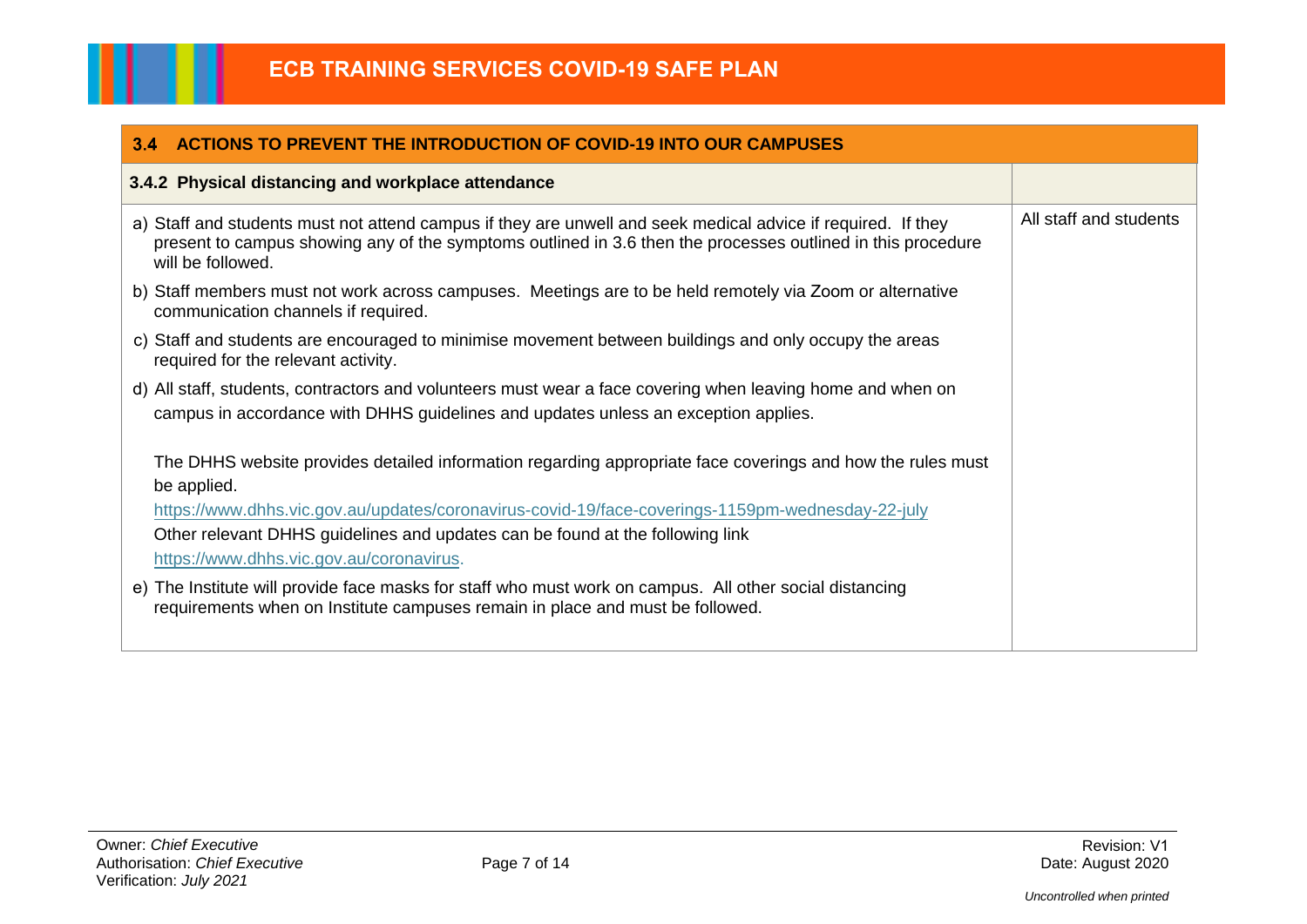| <b>RESPONSE TO A SUSPECTED OR ACTUAL CASE OF COVID-19</b><br>3.5                                                                                                                                                                                                                                                                                                           |                                             |  |
|----------------------------------------------------------------------------------------------------------------------------------------------------------------------------------------------------------------------------------------------------------------------------------------------------------------------------------------------------------------------------|---------------------------------------------|--|
| 3.5.1 Staff member or student feels unwell when on campus                                                                                                                                                                                                                                                                                                                  |                                             |  |
| If a staff member or student reports or shows signs of the following symptoms, however mild,<br>a)<br>Fever<br>$\bullet$<br>Chills or sweats<br>Cough<br>Shortness of breath<br>Runny nose<br>$\bullet$<br>Loss of sense of smell or taste<br>The staff member or student<br>b)<br>notifies their CEO or teacher who then in turn will advise DHHS if required.            | Staff member or<br>student with<br>symptoms |  |
| c) The CEO or teacher                                                                                                                                                                                                                                                                                                                                                      | CEO                                         |  |
| asks the staff member or student if they are on or off campus and which rooms, buildings and campuses<br>they have attended while unwell and the dates over which they have attended campus.                                                                                                                                                                               |                                             |  |
| for students, also obtains details of the course that they are attending and student ID. Record this<br>information.                                                                                                                                                                                                                                                       |                                             |  |
| notify the CEO, advise them of their location, and the admin team will guide the staff member/student to<br>the appropriate isolation room on campus in accordance with the processes in 3.6. The team will utilise<br>appropriate PPE and ensure social distances are maintained around the isolation room area. Appropriate<br>PPE will consist of gloves and face masks |                                             |  |
| If the staff member or student is well enough to travel home, then they should do so and seek immediate<br>$\bullet$<br>medical attention.                                                                                                                                                                                                                                 |                                             |  |
| If the staff member or student is too unwell to travel, their emergency contacts will be called to arrange                                                                                                                                                                                                                                                                 |                                             |  |

Ш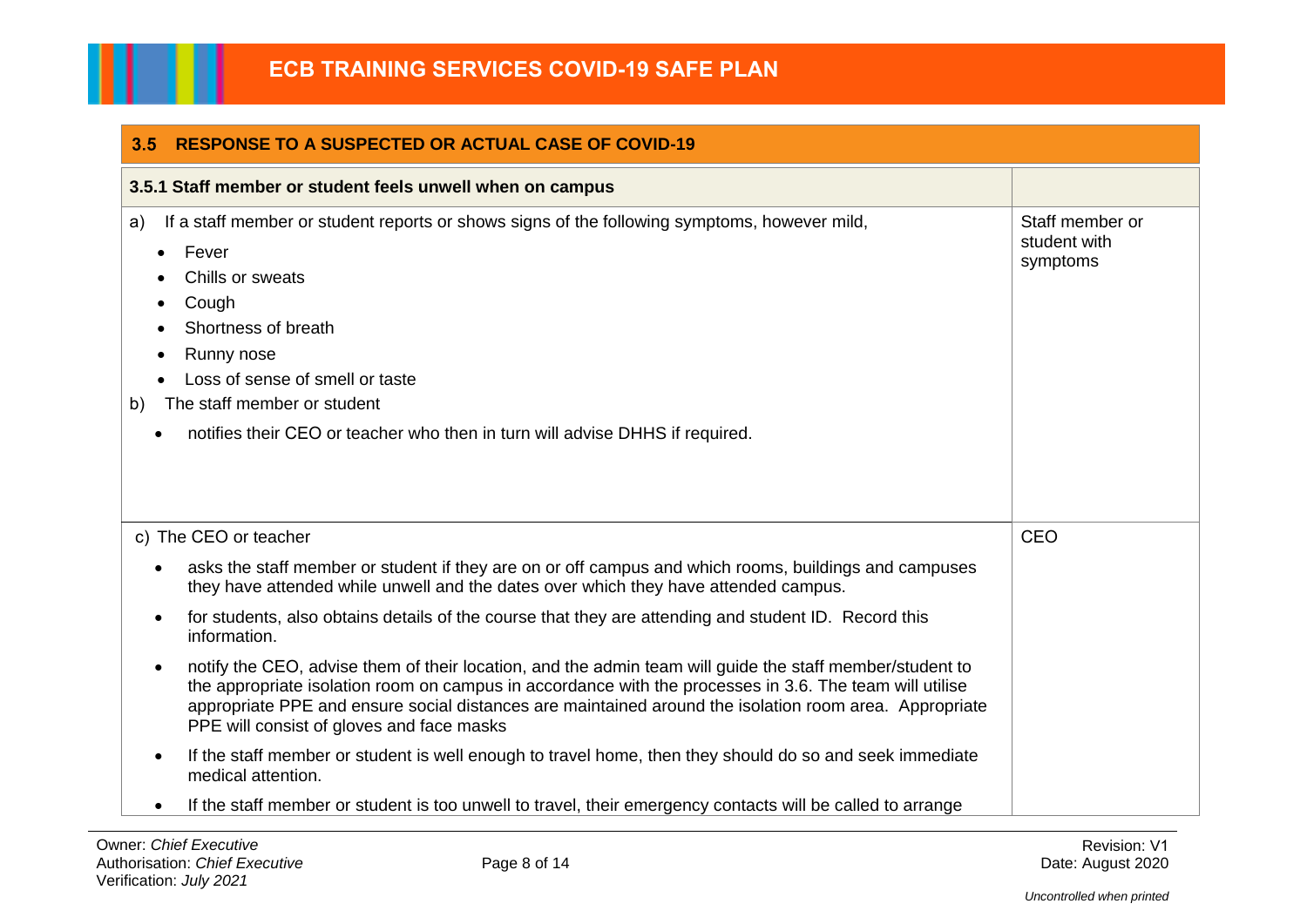| transport. If no alternatives are available an ambulance will be called.                                                                                                                                                                                                                                                                                    |                                        |
|-------------------------------------------------------------------------------------------------------------------------------------------------------------------------------------------------------------------------------------------------------------------------------------------------------------------------------------------------------------|----------------------------------------|
| d) The staff member or student must                                                                                                                                                                                                                                                                                                                         |                                        |
| seek medical assistance and follow advice provided by their doctor.                                                                                                                                                                                                                                                                                         |                                        |
| remain away from campus whilst a diagnosis is sought.<br>$\bullet$                                                                                                                                                                                                                                                                                          |                                        |
| If they are a suspected COVID-19 case, they must self-isolate and seek testing in accordance with DHHS<br>$\bullet$<br>guidelines.                                                                                                                                                                                                                          |                                        |
| If COVID-19 is excluded, the staff member or student must not return to campus until well and as quided by<br>$\bullet$<br>the infectious period for their condition.                                                                                                                                                                                       |                                        |
| If a diagnosis of COVID-19 is confirmed, the staff member or student must not attend campus and<br>$\bullet$<br>quarantine at home until they meet the criteria for release from isolation as advised by DHHS. Where the<br>staff member or students COVID-19 test result is negative, staff and students will be able to return to the<br>relevant spaces. |                                        |
| 3.5.2 Staff member or student is confirmed as having COVID-19                                                                                                                                                                                                                                                                                               |                                        |
|                                                                                                                                                                                                                                                                                                                                                             |                                        |
| a) Where a staff member or student has been DHHS confirmed as having COVID-19, then the staff member or<br>student must not attend campus and isolate at home until they meet the DHHS criteria for release from isolation.                                                                                                                                 | Staff member or<br>student - confirmed |
| b) The Institute will follow the advice of DHHS and undertake a campus deep clean in accordance with 3.7                                                                                                                                                                                                                                                    | case                                   |
| If a staff member or student contacts you directly to notify you they are confirmed as having COVID-19, then<br>$\bullet$<br>you must contact the CEO.                                                                                                                                                                                                      |                                        |
| CEO<br>$\bullet$                                                                                                                                                                                                                                                                                                                                            |                                        |
| c) The Institute will notify WorkSafe immediately on becoming aware that an employee or an independent<br>contractor or a contractor's employee has received a confirmed coronavirus (COVID-19) diagnosis and has<br>attended an Institute campus or site during the infectious period. An incident report will be lodged with<br>WorkSafe within 48 hours. |                                        |
| The infectious period begins on the date 14 days prior to the onset of symptoms or a confirmed diagnosis<br>$\bullet$<br>(whichever comes first), until the day on which the person receives a clearance from isolation from the<br>Department of Health and Human Services.                                                                                |                                        |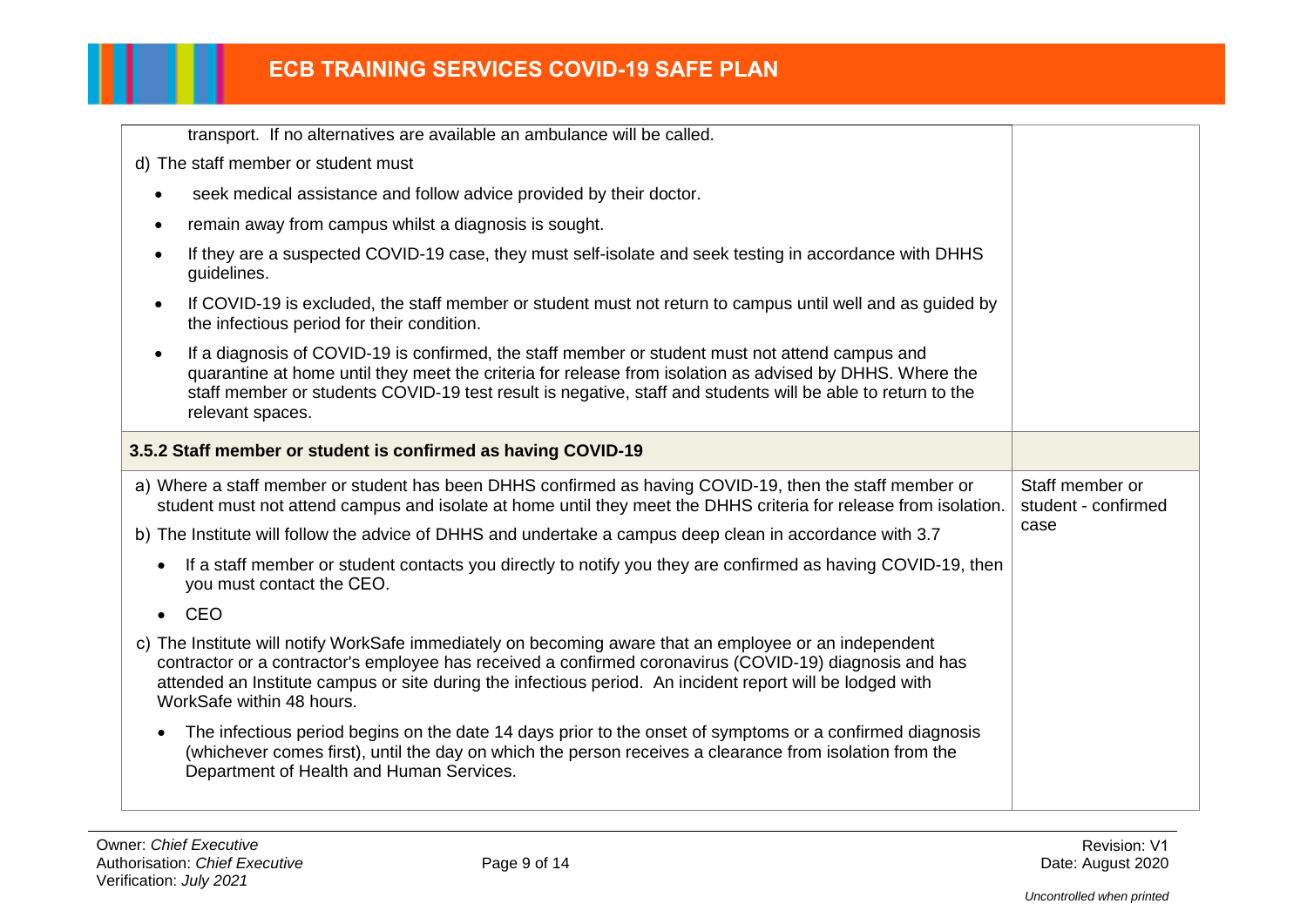| Notification to WorkSafe will be made by the CEO.                                                                                                                                       |  |       |       |
|-----------------------------------------------------------------------------------------------------------------------------------------------------------------------------------------|--|-------|-------|
|                                                                                                                                                                                         |  |       |       |
| 3.5.3 COVID-19 first aid isolation rooms                                                                                                                                                |  |       |       |
| During COVID-19, the following room has been designated as First Aid Isolation Room<br>a)                                                                                               |  |       |       |
| <b>ECB Staff Room</b><br>$\bullet$                                                                                                                                                      |  |       | Admin |
|                                                                                                                                                                                         |  |       |       |
|                                                                                                                                                                                         |  |       |       |
| To ensure the safety of all staff and students, the following protocols are applied for all First Aid Isolation<br>b)<br>Rooms                                                          |  |       |       |
| • Travel to the rooms are to be via outside of buildings where possible maintaining a safe distance of 1.5<br>metres.                                                                   |  |       |       |
| Admin staff will accompany staff member / student to the designated room.                                                                                                               |  | Admin |       |
| Admin staff will remain near the designated isolation room until the staff member or student has relocated to<br>$\bullet$<br>either home or a health facility in line with process 3.1 |  |       |       |
| All persons present in the isolation room must wear gloves and masks<br>$\bullet$                                                                                                       |  |       |       |
| The student's teacher will contact the student's emergency contact person<br>$\bullet$                                                                                                  |  |       |       |
| The isolation room will be cordoned off and a deep clean of the room will be undertaken when it is cleared.<br>$\bullet$                                                                |  |       |       |
|                                                                                                                                                                                         |  |       |       |
|                                                                                                                                                                                         |  |       |       |
|                                                                                                                                                                                         |  |       |       |
|                                                                                                                                                                                         |  |       |       |

Ш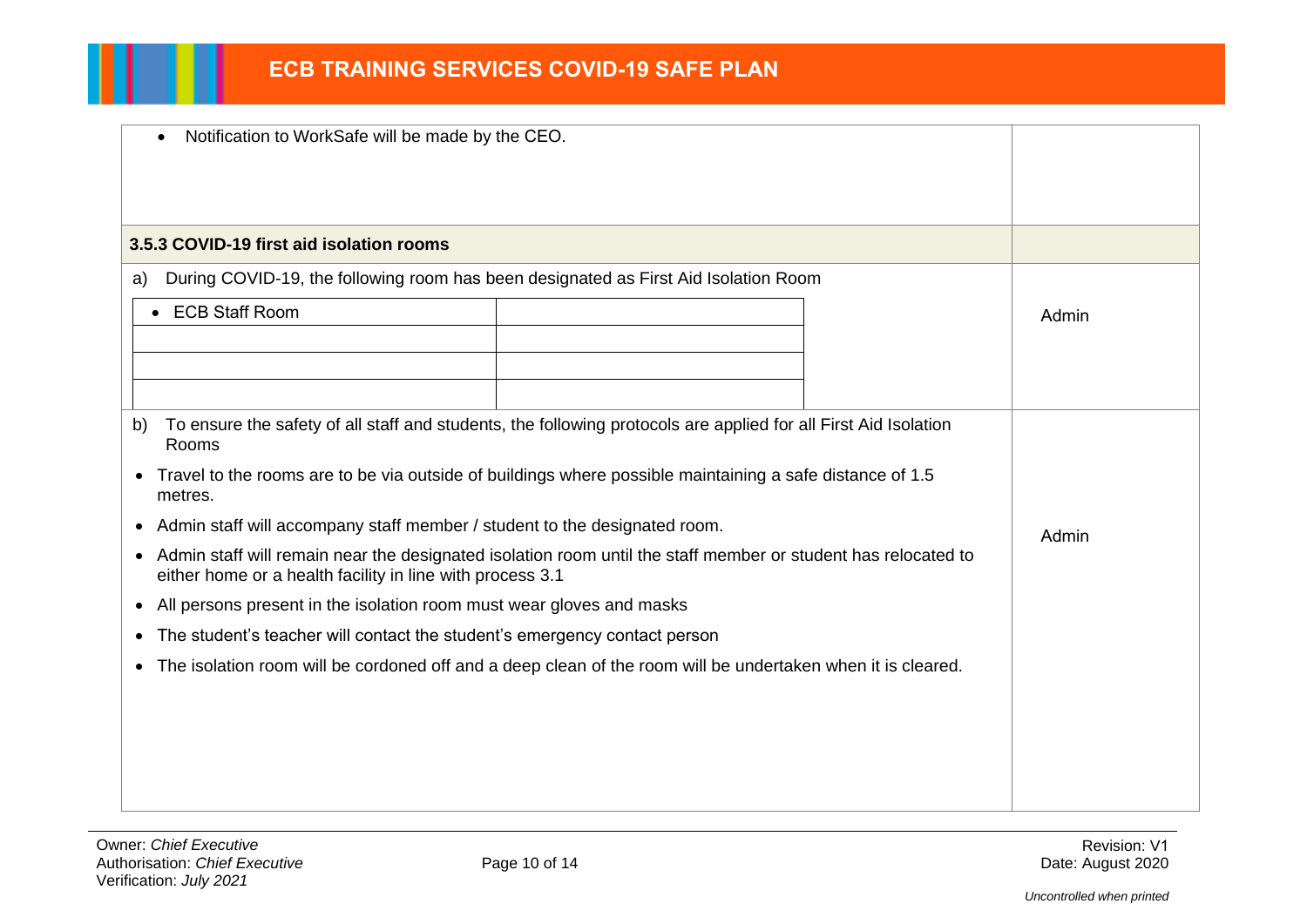| 3.5.4 On campus Deep Cleaning                                                                                                                                                                                                                                                                                                                                                                                                                                                                                                                                     |                              |  |
|-------------------------------------------------------------------------------------------------------------------------------------------------------------------------------------------------------------------------------------------------------------------------------------------------------------------------------------------------------------------------------------------------------------------------------------------------------------------------------------------------------------------------------------------------------------------|------------------------------|--|
| All Institute buildings including workspaces, classrooms, amenities, staff rooms and meeting rooms are cleaned in<br>accordance with the Institute's scheduled cleaning rosters.                                                                                                                                                                                                                                                                                                                                                                                  |                              |  |
| a) When a staff member or student has been on campus whilst showing symptoms as outlined in 3.1.1 the Institute<br>will ask the staff member or student to go home.                                                                                                                                                                                                                                                                                                                                                                                               | Manager or teacher           |  |
| b) The CEO will arrange for a deep clean of the relevant office space and classroom to be undertaken by the<br>Institute's contracted cleaning services providers.                                                                                                                                                                                                                                                                                                                                                                                                |                              |  |
|                                                                                                                                                                                                                                                                                                                                                                                                                                                                                                                                                                   |                              |  |
| 3.5.5 Close contacts and contact tracing                                                                                                                                                                                                                                                                                                                                                                                                                                                                                                                          |                              |  |
| DHHS will undertake the contact tracing to find people who may have been exposed to an infectious disease.<br>a)                                                                                                                                                                                                                                                                                                                                                                                                                                                  | Staff member and             |  |
| If DHHS contact a staff member or student to advise them that they are a close contact of someone who has<br>b)<br>been diagnosed with COVID-19, they must                                                                                                                                                                                                                                                                                                                                                                                                        | local manager                |  |
| follow DHHS instructions and advice                                                                                                                                                                                                                                                                                                                                                                                                                                                                                                                               |                              |  |
| not attend campus and quarantine at home                                                                                                                                                                                                                                                                                                                                                                                                                                                                                                                          |                              |  |
| if they are not at home when they receive the notice to quarantine they must immediately and directly travel<br>there without making stops                                                                                                                                                                                                                                                                                                                                                                                                                        |                              |  |
| Notify their manager or teacher<br>$\bullet$                                                                                                                                                                                                                                                                                                                                                                                                                                                                                                                      |                              |  |
| To ensure the safety of our staff and students, all staff who are identified as close contacts of a positive<br>C)<br>COVID-19 case will be required to not attend campus and quarantine at home for 14 days from the last day of<br>contact with the positive case. If staff members are well and can work from home, then they should do so. If<br>they cannot work from home, then special leave may be considered for eligible employees.<br>The Institute will contact DHHS if required, and undertake relevant action, which may include deep clean for all |                              |  |
| relevant office spaces and classrooms or commencement of close contact tracing.                                                                                                                                                                                                                                                                                                                                                                                                                                                                                   | ED Engagement and<br>Support |  |
|                                                                                                                                                                                                                                                                                                                                                                                                                                                                                                                                                                   |                              |  |

П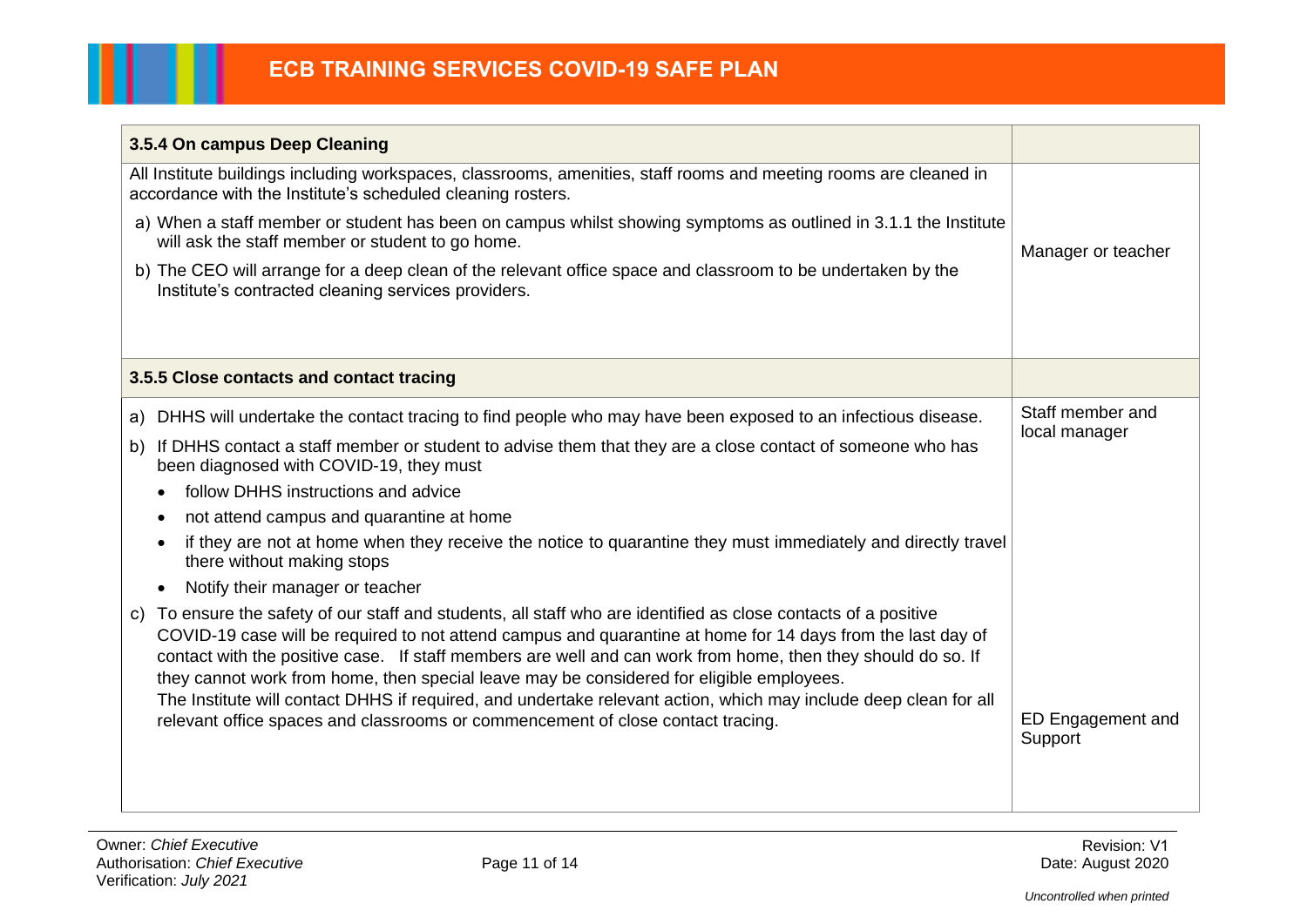### **4. DEFINITIONS**

| <b>Term</b>      | <b>Meaning</b>                                                                                                                                                                                                                                                                                                                                                                             |  |
|------------------|--------------------------------------------------------------------------------------------------------------------------------------------------------------------------------------------------------------------------------------------------------------------------------------------------------------------------------------------------------------------------------------------|--|
| <b>DHHS</b>      | Department of Health and Human Services                                                                                                                                                                                                                                                                                                                                                    |  |
| Close contact    | Close contact means having face-to-face contact for more than 15 minutes or sharing a closed space for<br>more than two hours with a confirmed case of coronavirus (COVID-19) when they were infectious.                                                                                                                                                                                   |  |
| Quarantine       | Quarantine separates and restricts the movement of people who have been or may have been exposed to<br>coronavirus (COVID-19). People returning from overseas must complete mandatory quarantine in a hotel.<br>People who are living with a person diagnosed with coronavirus (COVID-19) or are a close contact of a<br>confirmed case of coronavirus (COVID-19) must quarantine at home. |  |
| <b>Isolation</b> | Isolation separates people with coronavirus (COVID-19) from people who do not. You should isolate at<br>home or at another suitable location if you have tested positive for coronavirus (CCOVID-19) or have<br>symptoms of coronavirus (COVID-19) and are awaiting test results.                                                                                                          |  |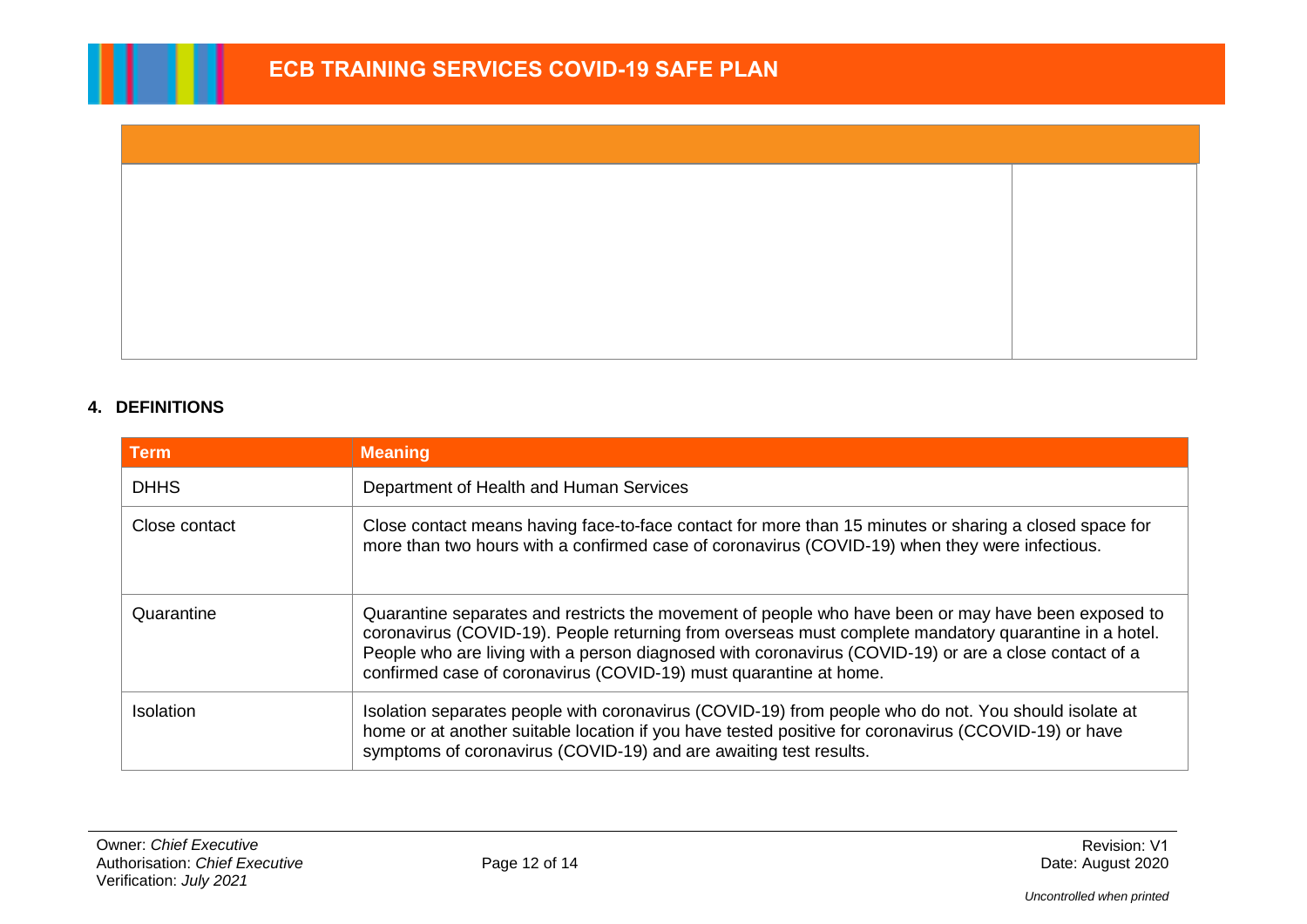# **5. ACCOUNTABILITIES**

| <b>Action</b>                                                                                                                                                                                                                                                                                                         | <b>Accountability</b> |
|-----------------------------------------------------------------------------------------------------------------------------------------------------------------------------------------------------------------------------------------------------------------------------------------------------------------------|-----------------------|
| Authorise Permitted Workers and issue of the Permitted Worker Permit                                                                                                                                                                                                                                                  | <b>CEO</b>            |
| Maintain records of all Permitted Workers attending Institute campuses.                                                                                                                                                                                                                                               | <b>CEO</b>            |
|                                                                                                                                                                                                                                                                                                                       |                       |
| Notify WorkSafe immediately on becoming aware that an employee or an independent contractor or a contractor's<br>employee has received a confirmed coronavirus (COVID-19) diagnosis and has attended an Institute campus or site<br>during the infectious period. Submit an incident report WorkSafe within 48 hours. | <b>CEO</b>            |
| Escort staff and students to the designated campus isolation room<br>Record and register all contractors, visitors and volunteers attending Institute campuses.                                                                                                                                                       | Admin                 |
| Initial care and communication for and on behalf of staff or students presenting with symptoms while on campus.<br>Maintain a record of all students attending Institute campuses for permitted activities.                                                                                                           | Trainer               |
| Comply with this COVID-19 Safe Plan                                                                                                                                                                                                                                                                                   | All staff             |

#### **6. CONTEXT AND/OR REFERENCED DOCUMENTS**

#### **Internal**

[Occupational Health and Safety Policy](http://staffnet.holmesglen.vic.edu.au/hitms/download.cfm?id=OHS_Policy.pdf)

#### **External**

[Department of Health and Human Services –](https://www.dhhs.vic.gov.au/stage-4-restrictions-covid-19) Stage 4 Restrictions Department of Justice – [Permitted Worker Scheme](https://www.justice.vic.gov.au/permitted-worker-scheme)